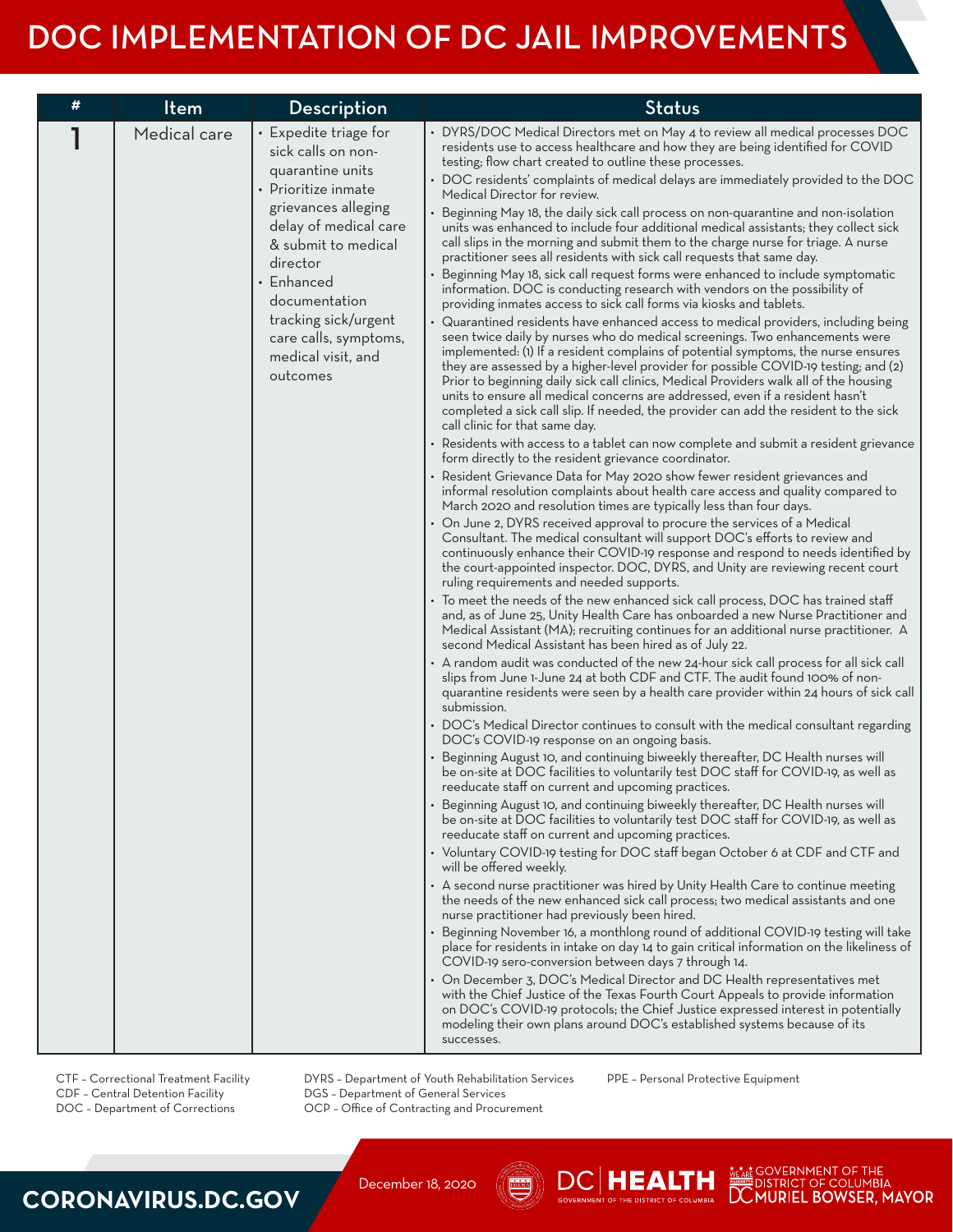| #                       | Item                                                                     | Description                                                                                             | <b>Status</b>                                                                                                                                                                                                                                                                                                                                                                                                                                                                                                                                                                                                                                                                                                                                                                                                                                                                                                                                                                                                                                                                                                                                                                                                                                                                                                                                                                                                                                                                                                                         |
|-------------------------|--------------------------------------------------------------------------|---------------------------------------------------------------------------------------------------------|---------------------------------------------------------------------------------------------------------------------------------------------------------------------------------------------------------------------------------------------------------------------------------------------------------------------------------------------------------------------------------------------------------------------------------------------------------------------------------------------------------------------------------------------------------------------------------------------------------------------------------------------------------------------------------------------------------------------------------------------------------------------------------------------------------------------------------------------------------------------------------------------------------------------------------------------------------------------------------------------------------------------------------------------------------------------------------------------------------------------------------------------------------------------------------------------------------------------------------------------------------------------------------------------------------------------------------------------------------------------------------------------------------------------------------------------------------------------------------------------------------------------------------------|
| $\mathbf 2$             | Cell<br>restrictions<br>for isolated<br>and<br>quarantine<br>units       | • Monitor and<br>track cell<br>restrictions                                                             | · Standardized cell restriction forms were developed.<br>• Improved practices and form implementation began April 22; forms are collected and stored<br>electronically.<br>• DYRS/DOC will continue to track and identify trends that may be used to inform any needed<br>policy and practice improvements.                                                                                                                                                                                                                                                                                                                                                                                                                                                                                                                                                                                                                                                                                                                                                                                                                                                                                                                                                                                                                                                                                                                                                                                                                           |
| $\overline{\mathbf{3}}$ | <b>Transfers</b><br>to different<br>units during<br>quarantine<br>period | $\cdot$ Ensure<br>appropriate<br>housing<br>surveillance<br>and monitoring<br>for transferred<br>inmate | • DOC reviewed all transfers since the declaration of the public health emergency. A small number of<br>residents were found to have transferred based on their mental health needs and at the direction of<br>the medical team.<br>• DOC revised its intake tracking system to ensure all new intakes are identified and properly<br>monitored during their first 14 days at DOC.<br>• DOC/DYRS is reviewing implementation and tracking/monitoring tools to further improve process.<br>• To identify the prevalence rate of asymptomatic positives and control infection transmission, on May<br>22 DOC and DC Health conducted a COVID-19 Point Prevalence Survey on a total of 304 residents,<br>with 14 new residents testing positive.<br>• On June 26, DOC, in collaboration with DC Health and Unity, conducted another round of testing<br>for 87 residents. Those tested included: residents on the intake unit who have been there for more<br>than 14 days; residents on C2B, the CTF unit for inmates over 50 years old; residents on SW1; and<br>residents on NE3. DOC is awaiting the results.<br>Between June 15 and July 18, DOC had no quarantine or isolation units in operation except for<br>the enhanced medical observation unit that monitors intakes. On July 19, a newly-arrived resident<br>identified through intake testing in an enhanced medical observation unit received a positive result<br>for COVID-19 and was placed in isolation. This was the first positive at DOC facilities since June 3. |

#### **CORONAVIRUS.DC.GOV**





WEARE GOVERNMENT OF THE<br>DISTRICT OF COLUMBIA<br>DOMURIEL BOWSER, MAYOR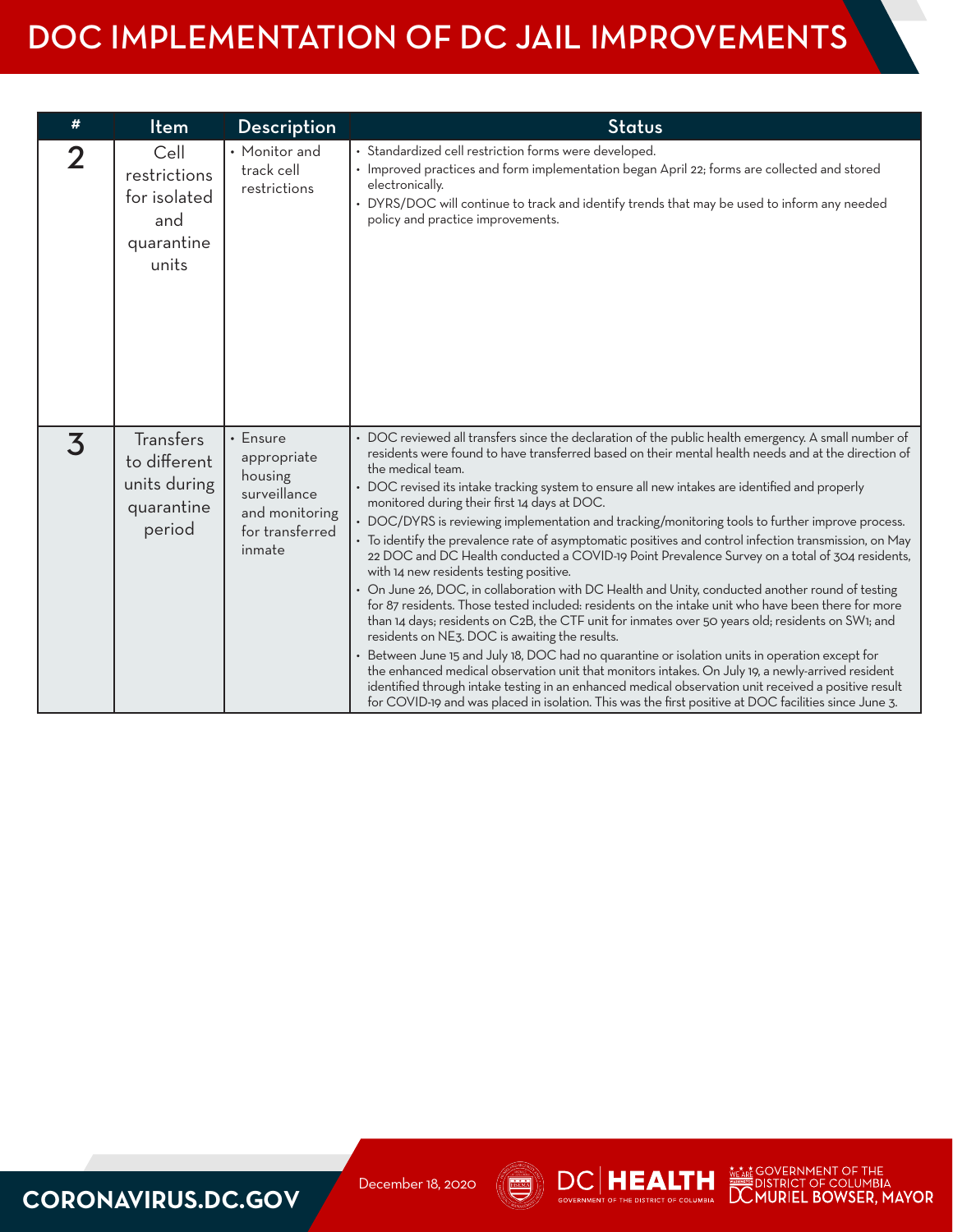| # | Item                                         | <b>Description</b>                                                                                                                                                                | Status                                                                                                                                                                                                                                                                                                                                                                                                                                                                                                                                                                                                                                                                                                                                                                                                                                                                                                                                                                                                                                                                                                                                                                                                                                                                                                                                                                                                                                                                                                                                                                                                                                                                                                                                                                                                                                                                                                                                                                                                                                                                                                                                                                                                                                                                                                                                                                                                                                                                                                                                                                                                                                                                                                                                                                                                                                                                                                                                                                                                                                                                                                                                                                                                                                                                                                                                                                                                                                                                                                                                                                                                                                                                                                                                                                                                                                                                                                                                                                                                                                                                                                                                                                                        |
|---|----------------------------------------------|-----------------------------------------------------------------------------------------------------------------------------------------------------------------------------------|-----------------------------------------------------------------------------------------------------------------------------------------------------------------------------------------------------------------------------------------------------------------------------------------------------------------------------------------------------------------------------------------------------------------------------------------------------------------------------------------------------------------------------------------------------------------------------------------------------------------------------------------------------------------------------------------------------------------------------------------------------------------------------------------------------------------------------------------------------------------------------------------------------------------------------------------------------------------------------------------------------------------------------------------------------------------------------------------------------------------------------------------------------------------------------------------------------------------------------------------------------------------------------------------------------------------------------------------------------------------------------------------------------------------------------------------------------------------------------------------------------------------------------------------------------------------------------------------------------------------------------------------------------------------------------------------------------------------------------------------------------------------------------------------------------------------------------------------------------------------------------------------------------------------------------------------------------------------------------------------------------------------------------------------------------------------------------------------------------------------------------------------------------------------------------------------------------------------------------------------------------------------------------------------------------------------------------------------------------------------------------------------------------------------------------------------------------------------------------------------------------------------------------------------------------------------------------------------------------------------------------------------------------------------------------------------------------------------------------------------------------------------------------------------------------------------------------------------------------------------------------------------------------------------------------------------------------------------------------------------------------------------------------------------------------------------------------------------------------------------------------------------------------------------------------------------------------------------------------------------------------------------------------------------------------------------------------------------------------------------------------------------------------------------------------------------------------------------------------------------------------------------------------------------------------------------------------------------------------------------------------------------------------------------------------------------------------------------------------------------------------------------------------------------------------------------------------------------------------------------------------------------------------------------------------------------------------------------------------------------------------------------------------------------------------------------------------------------------------------------------------------------------------------------------------------------------|
| 4 | Enhanced<br>education for<br>staff & inmates | • Consult with public<br>health experts to<br>strengthen COVID-19<br>education program<br>• Explore supports that<br>can be expedited to<br>inmates and staff<br>• Staff supports | • DC Health is reviewing COVID-19 education programs for DOC staff and residents<br>and is providing training for DOC staff on COVID-19 and appropriate fitting and use<br>of PPE.<br>• Training for all DOC staff on COVID-19 prevention and management began April 23;<br>DYRS is reviewing related materials.<br>Online training module for all DOC staff launched on April 27; topics include<br>COVID-19; donning, doffing, and disposing of PPE; cleaning and disinfecting<br>practices; social distancing; and use of infrared thermometers for medical<br>screenings. Paper-based training was provided during roll call beginning April 29. As<br>of May 25, 98% of staff have completed the training.<br>• Online educational resources provided to DOC residents via tablets on April 28;<br>topics include COVID-19, use of PPE, and cleaning/ disinfecting practices. Paper<br>copies of this information were provided to all DOC residents on April 29. Updated<br>COVID-19 information is provided to all residents weekly via tablets and paper<br>copies.<br>• Unity Health Care provides COVID-19 education to positive residents being<br>released from isolation or quarantine into the community.<br>• DOC is working on staff supports to boost morale and empower staff, including<br>special service ribbon to recognize staff during the public health emergency, an<br>attendance incentive, and recognize staff excellence via the agency's website,<br>newsletter, and annual family day.<br>DOC wellness committee continues to communicate notifies staff of medical<br>and physical wellness opportunities provided through DCHR. Staff have been<br>encouraged to maintain communication with their own medical providers.<br>DOC is partnering with the Wendt Center for Loss and Healing to provide virtual<br>workshops for DOC staff around vicarious trauma, as well provide staff with<br>information on other wellness opportunities. Workshops were originally set for June<br>23, July 1 and 7, were rescheduled to July 15, 23, and 28, but had to be canceled due<br>to low staff enrollment. DOC still continues to encourage staff members to seek or<br>continue behavioral health services through their providers.<br>A COVID-19 trauma-informed educational curriculum was provided to residents<br>with tablets on May 23; paper copies were delivered to the CDF and CTF on July 8.<br>• Residents are receiving updated activity packets in English and Spanish, including<br>materials on strategies to manage the stress of COVID-19.<br>Starting July 9, DC Health is visiting DOC facilities on-site to complement the<br>PPE training that Unity and the DOC Medical Director have already provided<br>by delivering additional PPE training to staff during roll call. In addition, the<br>information provided will be helpful not only in the workplace, but also to discuss<br>with family members and loved ones.<br>• DOC continues to educate staff regarding COVID-19, including the importance of<br>hand washing, mask wearing, social distancing, and the significance of making critical<br>decisions because of the potential far-reaching impact.<br>• Project Encouragement has been launched, which allows employees to write words<br>of encouragement, appreciation, inspiration, and motivation to their colleagues. The<br>completed messages are being tied together to create a large paper quilt of positive<br>messages and will be displayed at both the CTF and CDF.<br>• Project Encouragement has been launched, which allows employees to write words<br>of encouragement, appreciation, inspiration, and motivation to their colleagues. The<br>completed messages are being tied together to create a large paper quilt of positive<br>messages and will be displayed at both the CTF and CDF.<br>Building on the continuing conversations with staff regarding wellness and<br>COVID-19 compliance, DOC's Director held an agency-wide telephone townhall<br>on November 18 to address DOC's ongoing response to the COVID-19 pandemic,<br>agency achievements, and to answer questions from staff. |
| 5 | Thermometer<br>training                      | • Staff training on use of<br>infrared thermometers<br>& responding to<br>inaccurate readings                                                                                     | EOC provided trained medical staff to perform this function; trainings held on<br>April 29, 30 and May 1. Medical staff conduct thermometer readings.<br>• Medical Reserve Corps volunteers were engaged to support efficient screening<br>efforts. The volunteers began on April 27; up to six volunteers each day.                                                                                                                                                                                                                                                                                                                                                                                                                                                                                                                                                                                                                                                                                                                                                                                                                                                                                                                                                                                                                                                                                                                                                                                                                                                                                                                                                                                                                                                                                                                                                                                                                                                                                                                                                                                                                                                                                                                                                                                                                                                                                                                                                                                                                                                                                                                                                                                                                                                                                                                                                                                                                                                                                                                                                                                                                                                                                                                                                                                                                                                                                                                                                                                                                                                                                                                                                                                                                                                                                                                                                                                                                                                                                                                                                                                                                                                                          |
| 6 | Inmates in<br>isolation                      | • Access to legal calls<br>• Daily showers<br>• Clean clothing & linens                                                                                                           | • Mobile telephone unit provided for on-unit calls and facilitated by Operations<br>staff; DYRS is reviewing policy.<br>Based on updated medical advice, DOC revised procedures to allow residents<br>in isolation to shower daily; showers and refusals to take showers is tracked<br>daily. DYRS/DOC is reviewing tracking information to identify any needed<br>procedural improvements.<br>• Clean bed linens and clothes are provided weekly. Should the need arise,<br>residents receive additional clean clothes/linens upon request.                                                                                                                                                                                                                                                                                                                                                                                                                                                                                                                                                                                                                                                                                                                                                                                                                                                                                                                                                                                                                                                                                                                                                                                                                                                                                                                                                                                                                                                                                                                                                                                                                                                                                                                                                                                                                                                                                                                                                                                                                                                                                                                                                                                                                                                                                                                                                                                                                                                                                                                                                                                                                                                                                                                                                                                                                                                                                                                                                                                                                                                                                                                                                                                                                                                                                                                                                                                                                                                                                                                                                                                                                                                  |

#### **CORONAVIRUS.DC.GOV**

December 18, 2020



We ARE GOVERNMENT OF THE WEARE OUTRING THE MURIEL BOWSER, MAYOR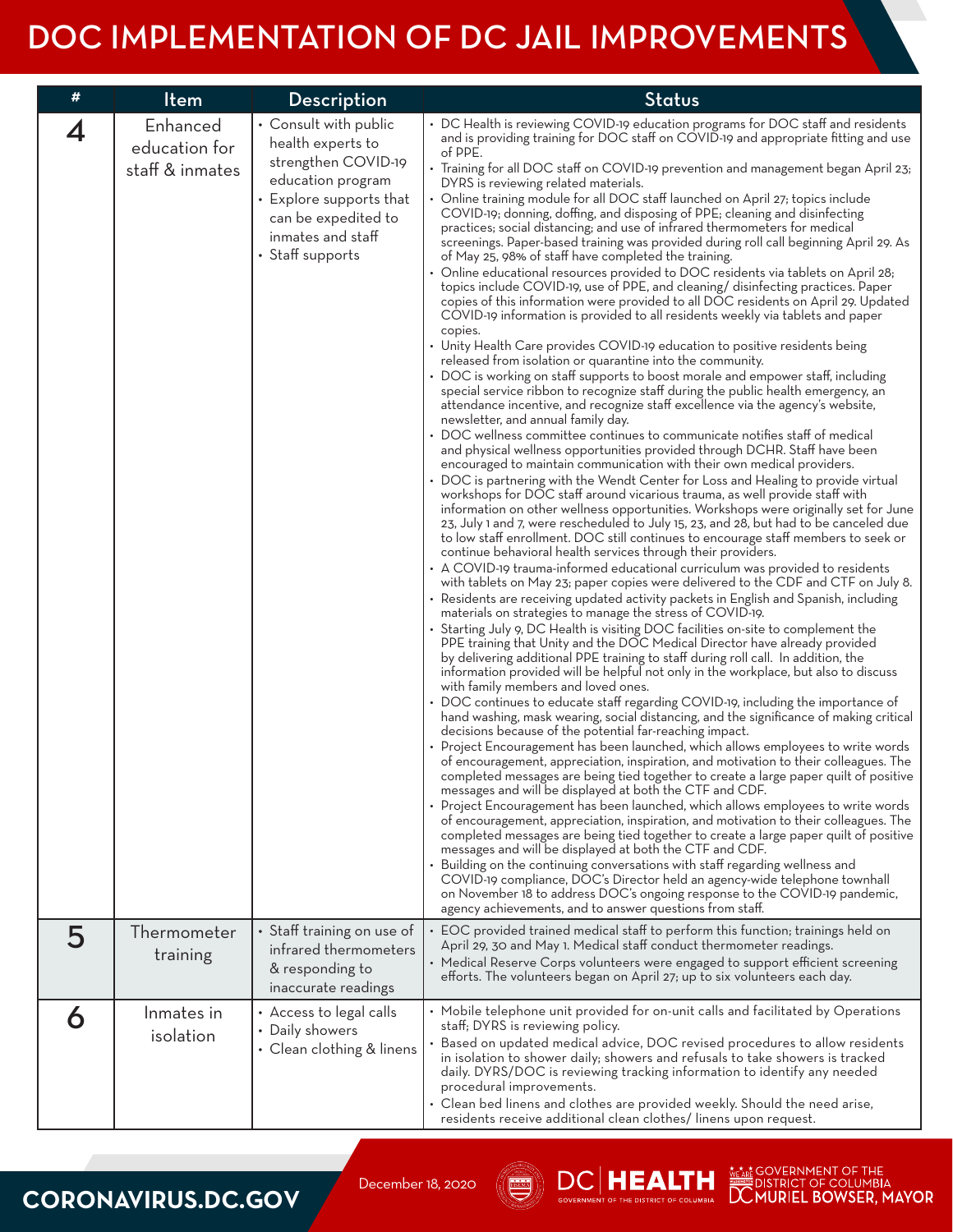| # | Item                        | Description                                                                                                                                                                                                                                                                             | <b>Status</b>                                                                                                                                                                                                                                                                                                                                                                                                                                                                                                                                                                                                                                                                                                                                                                                                                                                                                                                                                                                                                                                                                                                                                                                                                                                                                                                                                                                                                                                                                                                                                                                                                                                                                                                                                                                                                                                                                                                                                                                                                                                                                                                                                                                                                                                                                                                                                                                                                                                                                                                                                                                                                                                                                                                                                                                                                                                                                                                                                                                                                                                                                                                                                                                                                                                                                                                                                   |
|---|-----------------------------|-----------------------------------------------------------------------------------------------------------------------------------------------------------------------------------------------------------------------------------------------------------------------------------------|-----------------------------------------------------------------------------------------------------------------------------------------------------------------------------------------------------------------------------------------------------------------------------------------------------------------------------------------------------------------------------------------------------------------------------------------------------------------------------------------------------------------------------------------------------------------------------------------------------------------------------------------------------------------------------------------------------------------------------------------------------------------------------------------------------------------------------------------------------------------------------------------------------------------------------------------------------------------------------------------------------------------------------------------------------------------------------------------------------------------------------------------------------------------------------------------------------------------------------------------------------------------------------------------------------------------------------------------------------------------------------------------------------------------------------------------------------------------------------------------------------------------------------------------------------------------------------------------------------------------------------------------------------------------------------------------------------------------------------------------------------------------------------------------------------------------------------------------------------------------------------------------------------------------------------------------------------------------------------------------------------------------------------------------------------------------------------------------------------------------------------------------------------------------------------------------------------------------------------------------------------------------------------------------------------------------------------------------------------------------------------------------------------------------------------------------------------------------------------------------------------------------------------------------------------------------------------------------------------------------------------------------------------------------------------------------------------------------------------------------------------------------------------------------------------------------------------------------------------------------------------------------------------------------------------------------------------------------------------------------------------------------------------------------------------------------------------------------------------------------------------------------------------------------------------------------------------------------------------------------------------------------------------------------------------------------------------------------------------------------|
|   | Social<br>distancing        | • Address limitations<br>in staffing levels<br>· Improve oversight<br>of supervisory staff<br>• Consistency of<br>social distancing<br>enforcement<br>• Enhanced<br>education on<br>importance of social<br>distancing                                                                  | • DYRS/DOC began an in-depth analysis of DOC staff unavailable for duty.<br>• On May 5, DOC began issuing Return to Work notices to employees who were due to<br>return to work from COVID related leave.<br>• Unannounced supervisory walkthroughs began May 1 to enhance immediate supervisory<br>support and redirection; they will be conducted at least twice per week.<br>• As of April 10, the PA system reminds staff and residents five times per day to maintain<br>social distance.<br>• Beginning April 20, DOC increased COVID-19 informational signage throughout the<br>facilities.<br>• Correctional Officer pre-employment testing is scheduled to resume June 6.<br>• DOC HR is recruiting new correctional officers through social media, military bases,<br>local/non-local unemployment offices, and employment search engines.<br>• Supervisors are enforcing established recreation protocol.<br>• DOC continues to depopulate general housing units based on the maximum number of<br>cells available.<br>• On May 15, DOC met with the Mayor's Office of Veteran Affairs to discuss recruiting<br>former military for correctional supervisory positions. DOC provided position<br>descriptions.<br>• On May 19, DOC was approved to purchase 1,000 tablets via WebEOC; they are expected<br>to arrive in August. The tablets will provide residents with educational opportunities, as well<br>as allow them to communicate confidentially with their attorneys.<br>• Thirteen correctional officers graduated from training on May 22 and reported to their<br>posts at the CDF and CTF on May 25.<br>• DOC staff continue to be provided with social distancing guidelines and educational<br>materials; residents are continuously educated on a daily basis with regards to social<br>distancing, hand hygiene, and cleaning practices.<br>• As of July 15, 94.6% of residents at the CDF and CTF were single-celled.<br>• On June 29, 2020, a letter from Director Booth providing an update on COVID-19 efforts<br>and reinforcing the importance of social distancing was distributed to residents at CDF<br>and CTF.<br>• While tablets are in the process of being worked on by the vendor, DOC has<br>preliminarily started to enhance its strategy of understanding what the men and women<br>in our care want regarding college and career readiness, programming and other<br>services. DOC will be randomly surveying residents on an ongoing basis to receive<br>feedback concerning what they want to receive and see as we move forward in this<br>posture. This will include, but not be limited to, various lectures from universities,<br>inspirational talks from community members, both religious and non-religious, and<br>periodicals, as well as incorporating areas that are critical to transitioning back into the<br>community, all while complying with DC Health regulations. Additionally, information<br>from the READY Center, as well as the sister agencies, will be integrated so that<br>residents have a plethora of understanding and information as they return to their<br>communities.<br>DOC continues to develop updates and enhancements of COVID-19 communication<br>and signage for residents and staff, which incorporates weekly updates from district<br>public health officials. |
| 8 | PPE guidelines<br>& fitting | • Guidance to staff<br>on type of PPE to<br>use when doing<br>different functions<br>and at different<br>post assignments<br>• Training on proper<br>usage and disposal<br>of PPE<br>• Designated<br>receptacles for<br>disposing of PPE<br>• Fit all staff assigned<br>N95 respirators | Beginning April 20, DOC increased COVID-19 informational signage throughout the<br>facilities; per CDC guidance, signage use both text and illustrations.<br>• FEMS conducted N95 fit tests and training for 40 staff on May 5; two DOC officers<br>received "train the trainer" education.<br>• DOC submitted a WebEOC request for a vendor to test the additional employees and<br>train 20 DOC staff on how to conduct the N95 fit test. Once training is done, the 22<br>trained DOC staff will conduct N95 fit tests for remaining DOC staff.<br>• To expedite the N95 fit test training, DOC is coordinating with FEMS.<br>• On June 9, 2020 FEMS conducted fit testing for 40 DOC staff and one staff member<br>was trained as a trainer.                                                                                                                                                                                                                                                                                                                                                                                                                                                                                                                                                                                                                                                                                                                                                                                                                                                                                                                                                                                                                                                                                                                                                                                                                                                                                                                                                                                                                                                                                                                                                                                                                                                                                                                                                                                                                                                                                                                                                                                                                                                                                                                                                                                                                                                                                                                                                                                                                                                                                                                                                                                                                |

### **CORONAVIRUS.DC.GOV**

December 18, 2020



 $\left. \bm{\mathsf{DC}}\right| \bm{\mathsf{H}} \bm{\mathsf{E}} \bm{\mathsf{A}} \bm{\mathsf{L}} \bm{\mathsf{T}} \bm{\mathsf{H}}$ 

WEARE GOVERNMENT OF THE WEARE OUTRING THE MOVER PRODUCED DOWNLINE DURING THE DURING THE MAY OR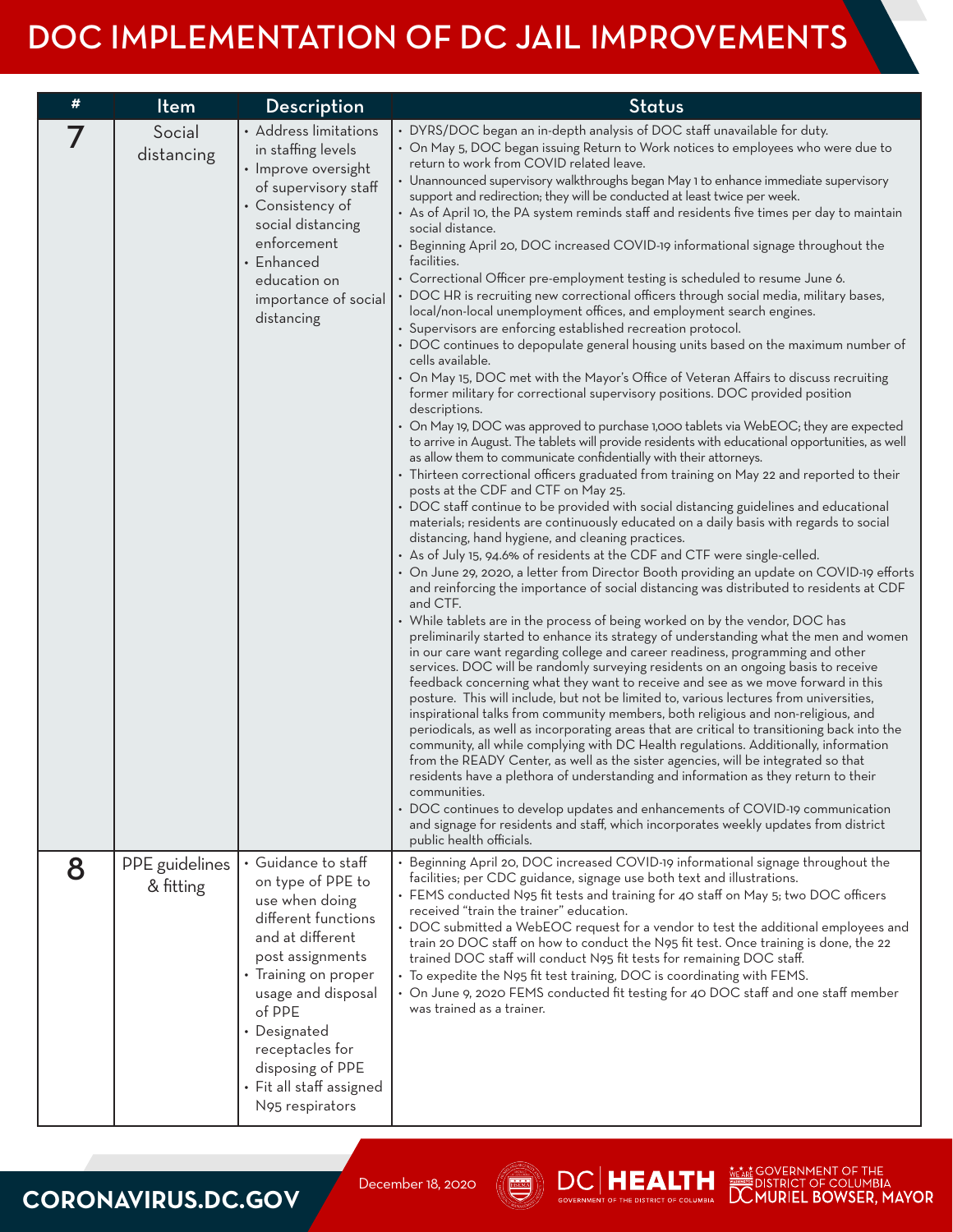| #  | Item                   | <b>Description</b>                                                                                                                                                                                                                                                                 | <b>Status</b>                                                                                                                                                                                                                                                                                                                                                                                                                                                                                                                                                                                                                                                                                                                                                                                                                                                                                                                                                                                                                                                                                                                                                                                                                                                                                                                                                                                                                                                                                                                                                                                                                                                                                                                                                                                                                                                                                                                                                                                                                                                                                                                                                                     |
|----|------------------------|------------------------------------------------------------------------------------------------------------------------------------------------------------------------------------------------------------------------------------------------------------------------------------|-----------------------------------------------------------------------------------------------------------------------------------------------------------------------------------------------------------------------------------------------------------------------------------------------------------------------------------------------------------------------------------------------------------------------------------------------------------------------------------------------------------------------------------------------------------------------------------------------------------------------------------------------------------------------------------------------------------------------------------------------------------------------------------------------------------------------------------------------------------------------------------------------------------------------------------------------------------------------------------------------------------------------------------------------------------------------------------------------------------------------------------------------------------------------------------------------------------------------------------------------------------------------------------------------------------------------------------------------------------------------------------------------------------------------------------------------------------------------------------------------------------------------------------------------------------------------------------------------------------------------------------------------------------------------------------------------------------------------------------------------------------------------------------------------------------------------------------------------------------------------------------------------------------------------------------------------------------------------------------------------------------------------------------------------------------------------------------------------------------------------------------------------------------------------------------|
| 9  | Retain a<br>sanitarian | • Person will oversee<br>environmental health<br>and safety program at<br>CDF & CTF                                                                                                                                                                                                | • DYRS Sanitarian conducted two walkthroughs of DOC facilities on April 30 and<br>May 6; provided recommendations to DOC and will continue to consult pending<br>the hiring of a DOC Sanitarian.<br>DYRS Sanitarian consulting with DC Health on previous inspections and consulting<br>with DOC on the implementation of DC Health recommendations.<br>• DOC working closely with OCP to expeditiously procure a Sanitarian; vendor<br>identified, but start date delayed due to death of vendor's spouse.<br>• Environmental specialist team anticipated to start May 18.<br>• A contract with a sanitarian was signed on May 18.<br>• The permanent job posting for a sanitarian was first posted on May 21 through<br>June 4, but was reposted through June 26, 2020 to seek additional qualified<br>candidates. Given that this is a hard to fill position, it was reposted on July 7 and<br>remained up until July 16, to continue to seek additional qualified candidates.<br>Further, DOC is working on direct-target approaches to have additional<br>candidates apply for the position. The agency continues to move forward<br>with the sanitarian contractor and implementation of the cleaning protocol<br>recommendations, as well as consultation with the DYRS sanitarian on an ongoing<br>basis.<br>• To continue to seek qualified candidates, the Sanitarian job was reposted on July<br>31 to close on September 13, 2020 with screenings every 10 days, as well as using<br>existing networks to direct candidates in a targeted way to apply for the position.<br>• To continue to seek qualified candidates, the Sanitarian job was reposted on July<br>31 to close on September 13, with screenings every 10 days, as well as using existing<br>networks to direct candidates in a targeted way to apply for the position.<br>• The sanitarian started on November 9, 2020.<br>• The position description for an additional sanitarian has been rewritten to include<br>the registration/license qualification and is currently with DCHR pending review<br>and approval.<br>$\bm{\cdot}$ The renewal for the contract sanitarian was signed December 11. |
| 10 | Cleaning<br>services   | • Hire professional<br>cleaning service for<br>non-secure side of<br>facility until sanitarian<br>is hired<br>• Provide each unit with<br>cleaning supplies that<br>have been sanitized<br>• Enforce schedule for<br>regular cleaning of<br>common areas and<br>cells              | • Scope of work for janitorial services is being finalized between DGS and company<br>providing cleaning services to DC Government; finalizing contract is high priority<br>for DGS and OCP.<br>• DOC and EOM considered using DCPS janitorial staff to clean DOC facilities, but<br>concept was not teasible.<br>• DOC developed a checklist for each shift to verify sufficient cleaning supplies/<br>equipment in each housing unit and that each housing unit has been cleaned and<br>inspected.<br>• Janitorial services contractor began on May 12 to clean the secure and non-secure<br>sides of the CDF. Professional cleaners started at the CTF on May 18.<br>• DOC implemented DYRS Sanitarian's recommendations to limit the cleaning<br>solutions to Peroxide multi-cleaner and Orange Force on May<br>• 16. Additionally, micro-fiber cloths were purchased.<br>• DOC implemented DYRS Sanitarian's recommendations and beginning May 26,<br>micro-fiber cloths are used during resident cell cleaning to replace the paper<br>towels residents had been using. Each resident is provided with a clean micro-fiber<br>cloth that, after being used to clean the cell, is washed in the laundry and reused<br>the next day.<br>• From June 1-15, DOC staff performed compliance monitoring checks on housing<br>units to assess appropriate cleaning activities.                                                                                                                                                                                                                                                                                                                                                                                                                                                                                                                                                                                                                                                                                                                                                                                                     |
| 11 | Common areas           | • Reduce inmate<br>congregation in close<br>quarters in common<br>areas<br>• Limit number of<br>inmates out of their<br>cells at same time<br>• Enforce social<br>distancing standards<br>by inmates, including<br>assessing need for<br>additional staff on<br>unit-by-unit basis | • During each shift roll call, staff are reminded to enforce social distancing measures.<br>• DOC has implemented policies to support social distancing, including allowing<br>only six residents out for recreation at any given time.<br>Beginning April 10, the PA system reminds staff and inmates five times per day to<br>maintain social distance.<br>• Beginning April 20, DOC increased COVID-19 informational signage throughout<br>the facilities.                                                                                                                                                                                                                                                                                                                                                                                                                                                                                                                                                                                                                                                                                                                                                                                                                                                                                                                                                                                                                                                                                                                                                                                                                                                                                                                                                                                                                                                                                                                                                                                                                                                                                                                     |

#### **CORONAVIRUS.DC.GOV**

December 18, 2020



**DC HEALTH** 

WA GOVERNMENT OF THE WARE OUT OF THE WARD OF COLUMBIA